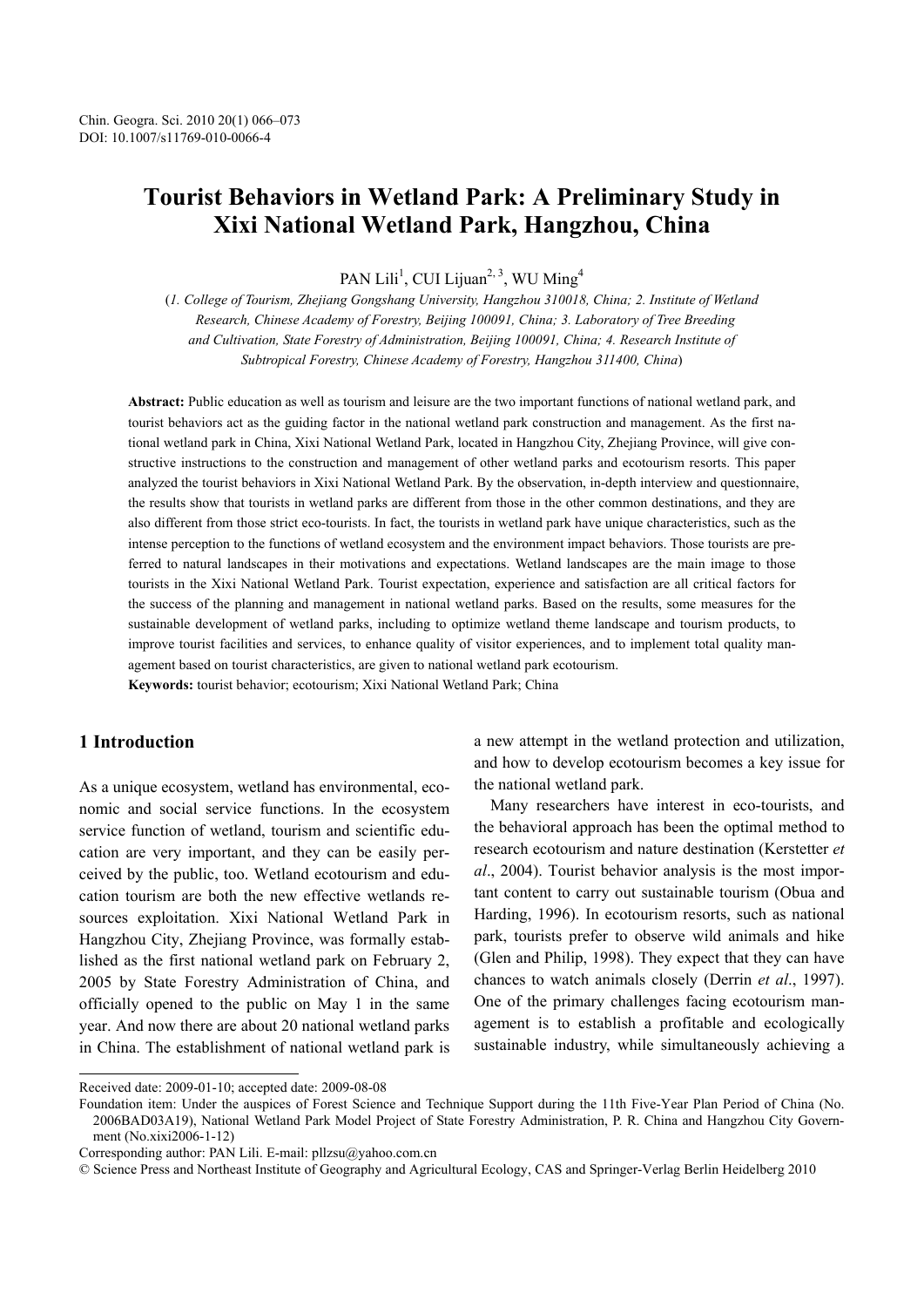satisfying experience for visitor and raising standards of living in the host community (Lim and Mcaleer, 2005). The managers should enhance tourist experiences about nature (Glen and Philip, 1998). The explanation services are important and can decrease tourism negative environment impact (Hwang *et al*., 2005). By environment education tourists can change their behaviors and take part in directly maintaining and protecting nature (Lim and McAleer, 2005). Orams (1995) argued that ecotourism management strategies should attempt to move ecotourism experiences beyond more enjoyment to a more active role which incorporated learning, attitude and behavioral change. The contemporary park management faces a number of challenges including minimization of the impact of increasing park visitation on resources, development of effective public relations and educational programs in parks, implementation of viable park marketing and planning programs and effective park visitor risk management, so understanding the nature of park visitors is important for dealing with those difficulties above (Galloway, 2002). The rejuvenation and utilization of wetland are always the topics to researchers, while few literatures are about wetland tourism. In fact, tourism is an important function of wetland, and the recreational use of wetlands is not conflict with their conservation objectives, however decisions concerning the protection of wetlands should precede recreational planning (Bacon, 1987).

In recent years, Chinese scholars have paid much attention to wetland tourism, and the studies were mainly about the development of wetland tourist resources and some issues of typical wetland ecotourism destinations, such as the Dongting Lake wetland (Xiong *et al*., 2003; Wang *et al*., 2004; Sheng, 2006), Hengshui Lake wetland (Feng *et al*., 2006), Huanghe (Yellow) River Delta wetlands (Li *et al*., 2004 ), Poyang Lake wetland (Lu and Liu, 2003), Xianghai wetland (Sun and Wang, 2004) and so on. The characteristics of wetlands tourism resources, development modes, and others were discussed, but those researches mainly concerned macroeconomic issues. There are few in-depth case researches, especially about wetlands tourists.

This paper took Xixi National Wetland Park as the typical case to conduct a survey on tourists in wetland parks. Based on the analysis of tourist behavior, some measures about the construction and management of national wetland parks were suggested.

### **2 Study Area and Method**

Xixi National Wetland Park is located in the west of Hangzhou City, 16 km away from the city center, covering  $10.08 \text{ km}^2$  (Fig. 1). Xixi wetland is a typical artificial urban wetland, cultural wetland and agricultural wetland, where there are pristine natural landscape and profound cultural heritage. More than 70% of the Xixi wetland is ports, ponds and other water areas.

In this paper, questionnaires, field observation, indepth interviews and other methods were used to tourist surveys. Questionnaire content included the demographic characteristics, spatial behaviors, preferences, expectation, experiences and other aspects. Most of items



Fig. 1 Location sketch of Xixi National Wetland Park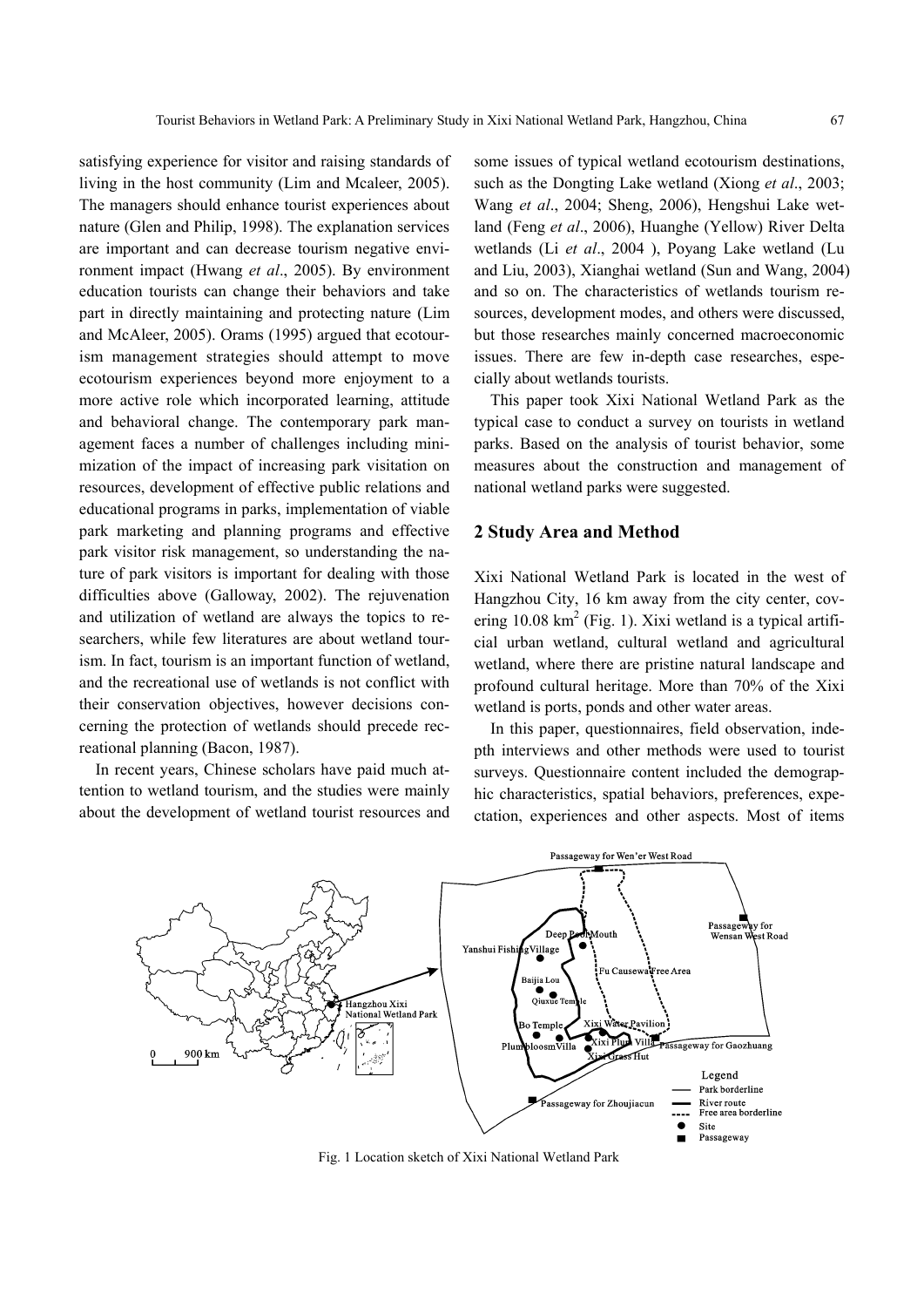had selective answers, and some problems required tourists to give their own ideas in the questionnaires. The survey was made from March to June in 2006. The purposive sampling method was adopted, and the respondents were the visitors who had a complete travel experience. The samples included groups and individuals, and totally 141 questionnaires were returned. Furthermore, field observation, track survey and random interview were all used in this paper in order to record the words and behaviors of tourists and assist the questionnaires. In order to ensure validity, one pretest was conducted before the formal questionnaires.

# **3 Tourist Behaviors in Xixi National Wetland Park**

The surveys in this paper show that tourist behaviors in Xixi National Wetland Park are different from other common tourism destinations.

#### **3.1 Demographic characteristics**

The demographic characteristics of tourists in this study included basic information such as original place, age, occupation, family structure, monthly income, and education degree (Table 1). From the findings of the survey, many tourists of Xixi National Wetland Park were from the nearby area, of which the tourists from Zhejiang Province accounted for 72.00%. The main tourists were young and middle-aged, and the ones from 19 years old to 40 years old accounted for 77.20%. Students, white-collars, science and education staffs were the main part of tourists, which accounted for 74.34% of the total respondents. The singles and the families with children occupied the main part of the respondents. In the survey result, unmarried tourists accounted for 50.47%, and the married and with children ones accounted for 40.19%. Many tourists had higher education, and 59.82% of the respondents were the undergraduates and above.

#### **3.2 Tourist expectation and preference**

Usually there are large amounts of tourists in the Xixi National Wetland Park at weekends. Most of respondents tour together with their families, relatives and friends. Compared to cultural attractiveness, the natural scenery in Xixi National Wetland Park was relatively appealing to the public. "Sharing happiness with friends" and "enjoying the beautiful wetlands" were consid-

|                         | Basic attribute                    | Tourist pro-<br>portion $(\% )$ |
|-------------------------|------------------------------------|---------------------------------|
| Original place          | Zhejiang Province                  | 72.00                           |
|                         | Shanghai Municipality              | 16.00                           |
|                         | Guangdong Province                 | 2.00                            |
|                         | <b>Shandong Province</b>           | 2.00                            |
|                         | Shanxi Province                    | 2.00                            |
|                         | Anhui Province                     | 1.00                            |
|                         | Beijing Municipality               | 1.00                            |
|                         | Hainan Province                    | 1.00                            |
|                         | Jiangsu Province                   | 1.00                            |
|                         | <b>Liaoning Province</b>           | 1.00                            |
|                         | Yunnan Province                    | 1.00                            |
| Age                     | $\leq$ 18 years                    | 7.02                            |
|                         | $19 - 30$ years                    | 50.88                           |
|                         | $31-40$ years                      | 26.32                           |
|                         | $41-50$ years                      | 11.40                           |
|                         | $51-60$ years                      | 4.39                            |
|                         | $>60$ years                        | 0.00                            |
| Occupation              | Office-bearer                      | 8.85                            |
|                         | <b>Business staff</b>              | 23.01                           |
|                         | Professional/technical staff       | 19.47                           |
|                         | Serving, selling and trading staff | 4.31                            |
|                         | Worker                             | 2.65                            |
|                         | Peasant                            | 0.88                            |
|                         | Soldier                            | 0.00                            |
|                         | Student                            | 31.86                           |
|                         | Retiree                            | 1.77                            |
|                         | Others                             | 6.19                            |
| Family structure        | Unmarried                          | 50.47                           |
|                         | Married and without child          | 9.35                            |
|                         | Married and with children          | 40.19                           |
| Monthly income          | $\leq$ 1000 yuan                   | 24.47                           |
|                         | 1000-2000 yuan                     | 14.89                           |
|                         | 2000-3000 yuan                     | 25.53                           |
|                         | 3000-4000 yuan                     | 8.51                            |
|                         | 4000-5000 yuan                     | 10.64                           |
|                         | $>5000$ yuan                       | 15.96                           |
| <b>Education</b> degree | Junior high school and below       | 4.67                            |
|                         | Senior high school or technical    | 11.21                           |
|                         | secondary school                   |                                 |
|                         | Junior college                     | 24.30                           |
|                         | Undergraduate                      | 43.93                           |
|                         | Undergraduate above                | 15.89                           |

Table 1 Tourist demographic characteristics in Xixi National Wetland Park

ed to be the main purpose of their tours, and the last two were "learning local culture" and "learning wetlands knowledge" (Table 2).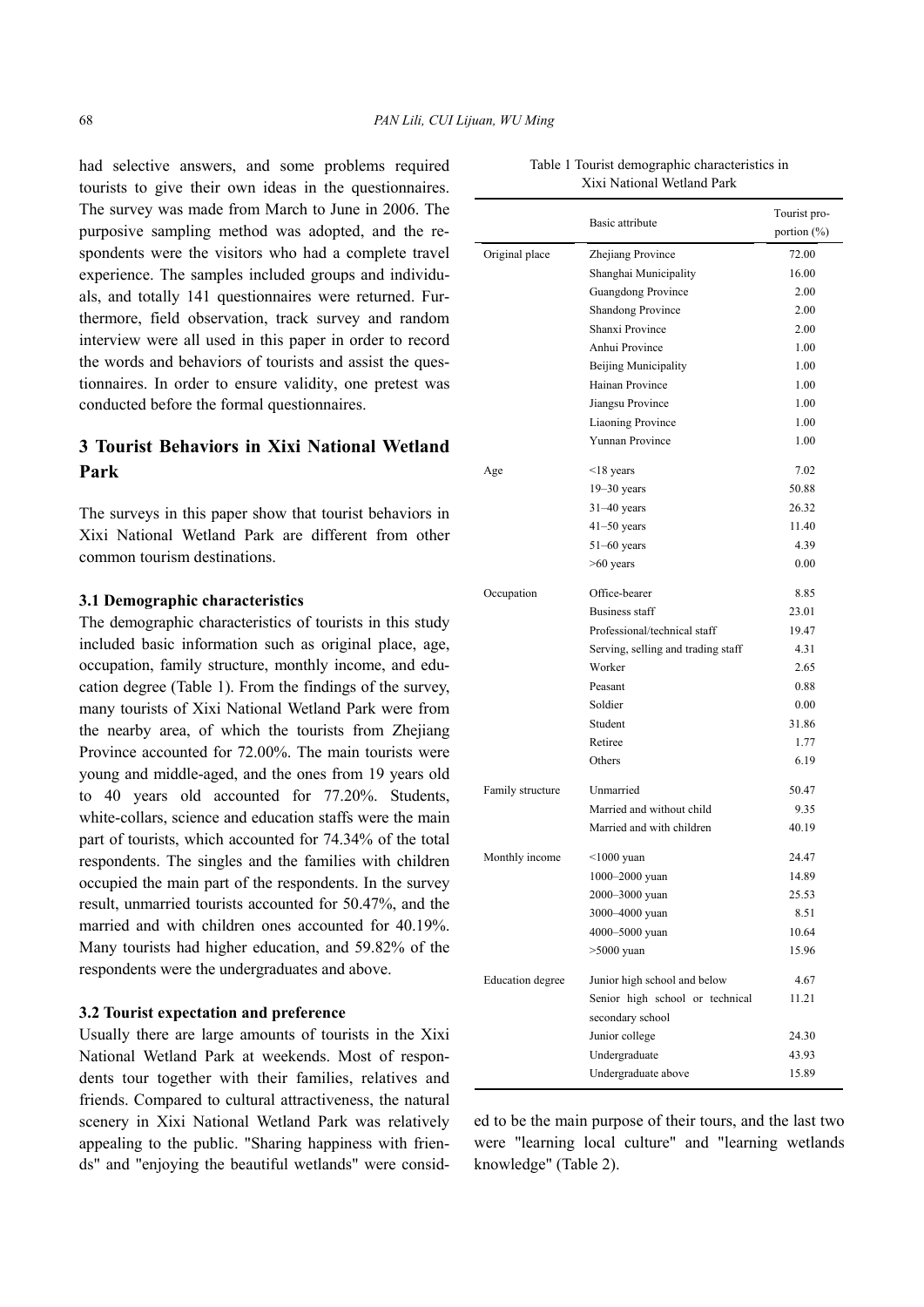Tourist Behaviors in Wetland Park: A Preliminary Study in Xixi National Wetland Park, Hangzhou, China 69

| Table 2 Tourist motivations (five scores evaluation) |  |
|------------------------------------------------------|--|
|------------------------------------------------------|--|

Table 3 Expectant activities and traffic vehicles of tourists in Xixi National Wetland Park

| Tourist motivation             | Average score |
|--------------------------------|---------------|
| Sharing happiness with friends | 4.07          |
| Enjoying beautiful wetlands    | 4.07          |
| Having family fun              | 4.01          |
| Health                         | 3.99          |
| Leisure and vacation           | 3.93          |
| Enjoying rural landscape       | 3.92          |
| Learning local culture         | 3.55          |
| Learning wetlands knowledge    | 3.49          |

From Table 3, we can see that in the Xixi National Wetland Park tourists expected to walk and visit by boat. To tourists, a boat was the most favorite traffic vehicle. Contrarily those vehicles which were not appropriate for the wetland ecotourism, such as horse and dooly, were not accepted by the tourists. This showed that tourists were more interested in wetland water and wetland landscape in Xixi National Wetland Park. Some tourism activities, such as natural sightseeing, rural experience and wetland science learning and so on, were highly expected by the most of respondents, but on the contrary the history and culture attractions relatively had lower expectations. Majority of 64.23% tourists thought that they came to Xixi National Wetland Park to enjoy the idyllic view, to collect food, to picnic, to boat, and to go fishing, and some to learn wetland knowledge and watch birds reached to more than 20%. The percents of knowing about culture history and architecture, drinking tea, recreation in house, shopping and other activities were much lower.

#### **3.3 Spatial behaviors and perception of tourists**

There are some theme sites in Xixi National Wetland Park, including Deep Pool Mouth, Xixi Family, YanShui Fishing Village, Qiuxue Temple, Xixi Plum Blossom Villa, Bo Temple, Xixi Water Pavilion and so on. The survey showed that tourists only visited several sites in their trips, and 54.73% of tourists visited two or three sites and the less visited more than four sites. The visit rates of each site were different. Xixi Plum Blossom Villa, Yanshui Fishing Village, and Xixi Water Pavilion were more attarctive. By the observation and interviews with the tourists it was found that Xixi Plum Villa and Xixi Water Pavilion were closer to the entrance, visitors could visit them on foot or by boat, so they had the highest rate of visiting. Yanshui Fishing Village was far from the park entrance, but it was the important sea port, so it had a higher visit rate, too.

| Expectancy      | Basic attribute                      | Tourist pro-    |
|-----------------|--------------------------------------|-----------------|
|                 |                                      | portion $(\% )$ |
| Activities      | Enjoying idyllic view                | 64.23           |
|                 | Collecting food                      | 45.99           |
|                 | Picnic                               | 34.31           |
|                 | Boating                              | 33.58           |
|                 | Going fishing                        | 25.55           |
|                 | Learning wetlands knowledge          | 21.17           |
|                 | Watching bird                        | 21.17           |
|                 | Tasting delicious food               | 18.98           |
|                 | Seeing historical and cultural sites | 17.52           |
|                 | Tour residential areas               | 16.06           |
|                 | Drinking tea                         | 16.06           |
|                 | Theatrical performances              | 10.22           |
|                 | Stadiums pleasure                    | 5.11            |
|                 | Buying tourist souvenirs             | 1.46            |
|                 | Others                               | 0.00            |
| Traffic vehicle | Walk                                 | 56.52           |
|                 | Manpower boat                        | 48.55           |
|                 | Electric power boat                  | 31.16           |
|                 | Horse                                | 14.49           |
|                 | <b>Bike</b>                          | 13.77           |
|                 | Electric power bus                   | 5.80            |
|                 | Dooly                                | 4.35            |
|                 | Others                               | 0.72            |

This research used the open-end questionnaire to study the wetland perception of Xixi wetland. The main item was wetland ecological functions including tourism and leisure site, biodiversity conservation, water resources protection, climate regulation, science and education, planting and breeding, and preventing flood in cities. Another was wetland landscapes including plant, animal and culture view. Most of tourists had visited few wetland destinations before tour to Xixi. However, tourism and leisure functions, biodiversity conservation, water resources protection, climate regulation, and other important functions were considered as the main functions of wetland by the tourists, of which tourism and leisure function was thought as an important function of wetlands by 66.14% of the visitors (Table 4). Biodiversity protection, the protection of water resources and climate were considered as functions by tourists of 65.35%, 54.33% and 50.39%, respectively. Tourists were more interested in Xixi′s typical wetland landscape. In the effective questionnaires, perception for those persimmon trees with relatively obvious features was higher, which reached to 34.43%, and mulberry, plum,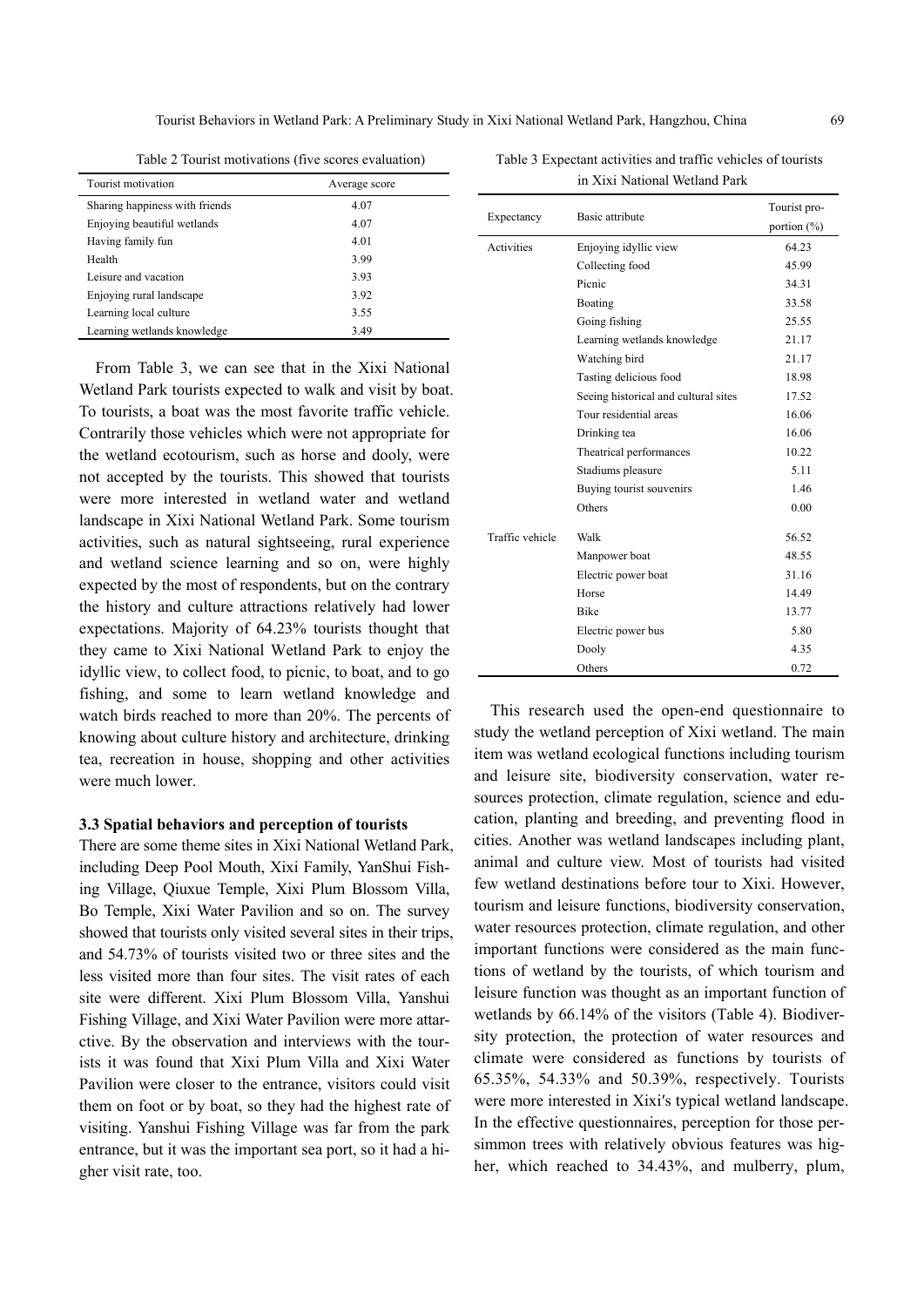Table 4 Perception of functions and landscapes in Xixi National Wetland Park

|            | Basic attribute                          | Perception (%) |
|------------|------------------------------------------|----------------|
| Ecological | Tourism and leisure                      | 66.14          |
| function   | Biodiversity conservation                | 65.35          |
|            | Water resources protection               | 54.33          |
|            | Climate regulation                       | 50.39          |
|            | Science and education                    | 26.77          |
|            | Planting and breeding                    | 25.98          |
|            | Preventing flood in city                 | 9.45           |
|            | Others                                   | 1.57           |
| Landscape  | Plant                                    |                |
|            | Persimmon                                | 34.43          |
|            | Mulberry                                 | 29.51          |
|            | Plum                                     | 21.31          |
|            | Honeysuckle                              | 19.67          |
|            | Bamboo                                   | 19.67          |
|            | Water shallot                            | 11.48          |
|            | Peach                                    | 9.84           |
|            | Water nymph                              | 9.84           |
|            | Reed                                     | 8.20           |
|            | Camphor                                  | 6.56           |
|            | Animal                                   |                |
|            | <b>Birds</b>                             |                |
|            | Birds (The respondents can't distinguish | 56.82          |
|            | the bird names)                          |                |
|            | Egret                                    | 34.09          |
|            | Widgeon                                  | 18.18          |
|            | Others                                   | 11.56          |
|            | Fish (shrimp)                            | 9.09           |
|            | Insect                                   | 9.09           |
|            | Pheasant                                 | 4.55           |
|            | Frog                                     | 2.27           |
|            | Culture                                  |                |
|            | Residential architecture                 | 27.78          |
|            | Folk custom                              | 25.00          |
|            | Xixi Family                              | 19.44          |
|            | Yanshui Fishing Village                  | 16.67          |
|            | Xixi Grass House                         | 11.11          |
|            | Qiuxue Temple                            | 8.33           |
|            | Bo Temple                                | 8.33           |
|            | Palace                                   | 5.56           |
|            | Plum and Bamboo Village                  | 5.56           |
|            | Baijia Lou                               | 5.56           |
|            | Xixi Water Pavilion                      | 5.56           |
|            | Xixi Plum Blossom Villa                  | 2.78           |

honeysuckle and bamboo more or less impressed on the tourists, too. During the interview, some of tourists talked about wetland plants, such as water nymph, reed and camphor. Birds were the main interests of the respondents, and some tourists said that they had ever seen egret widgeon, pheasants and other animals in their tour to Xixi. The tourist guides in Xixi also introduced egret information to all the visitors. The tracking survey to tourists also found that they displayed tremendous enthusiasm to the wetland animals, and visitors who had not seen the wetland birds in the journey felt disappointment. Tourist perception on the cultural landscape was relatively lower.

## **3.4 Evaluation and experience of tourists**

Tourists′ evaluation to Xixi National Wetland Park was at the middle-level. As the assessment of five scores, the overall impression score was 3.65, of which natural landscape had the highest score reaching to 3.86, the sanitation conditions and human environment were the second, and food service and price had relatively lower score. About 90.48% of the visitors thought they increased the understanding level of wetland through the Xixi wetland tourism, they would recommend Xixi wetland to the relatives, and would revisit at some time. Those who did not catch the wetland theme would not recommend and revisit in the future. The survey also found that tourists felt dissatisfaction in the aspects of restaurant, interpretation, shop and so on (Table 5).

Table 5 Survey result on dissatisfactory services

| Service                       | Satisfactory degree (%) |
|-------------------------------|-------------------------|
| Restaurant                    | 35.05                   |
| Interpretation                | 32.99                   |
| Shop                          | 24.74                   |
| Water closet                  | 21.65                   |
| Teahouse                      | 14.43                   |
| Tour boat                     | 13.40                   |
| Chair                         | 10.31                   |
| Pavilion                      | 8.25                    |
| Footway                       | 7.22                    |
| Science popularization museum | 7.22                    |
| Park                          | 6.19                    |
| Dock                          | 6.19                    |

# **4 Suggestions from perspective of tourist behaviors**

## **4.1 To optimize wetland theme landscape and tourism products**

#### *4.1.1 To highlight wetland theme landscape*

Tourists had higher perception on the wetland theme landscape, so Xixi National Wetland Park should highlight the uniqueness of wetlands in attraction, landscape, facility, image and services in order to differentiate from the common natural and rural destinations. It should also continue to develop wetland plant park, wetland science museums and other theme sites by enriching typical plants, promoting wetland animals breeding, and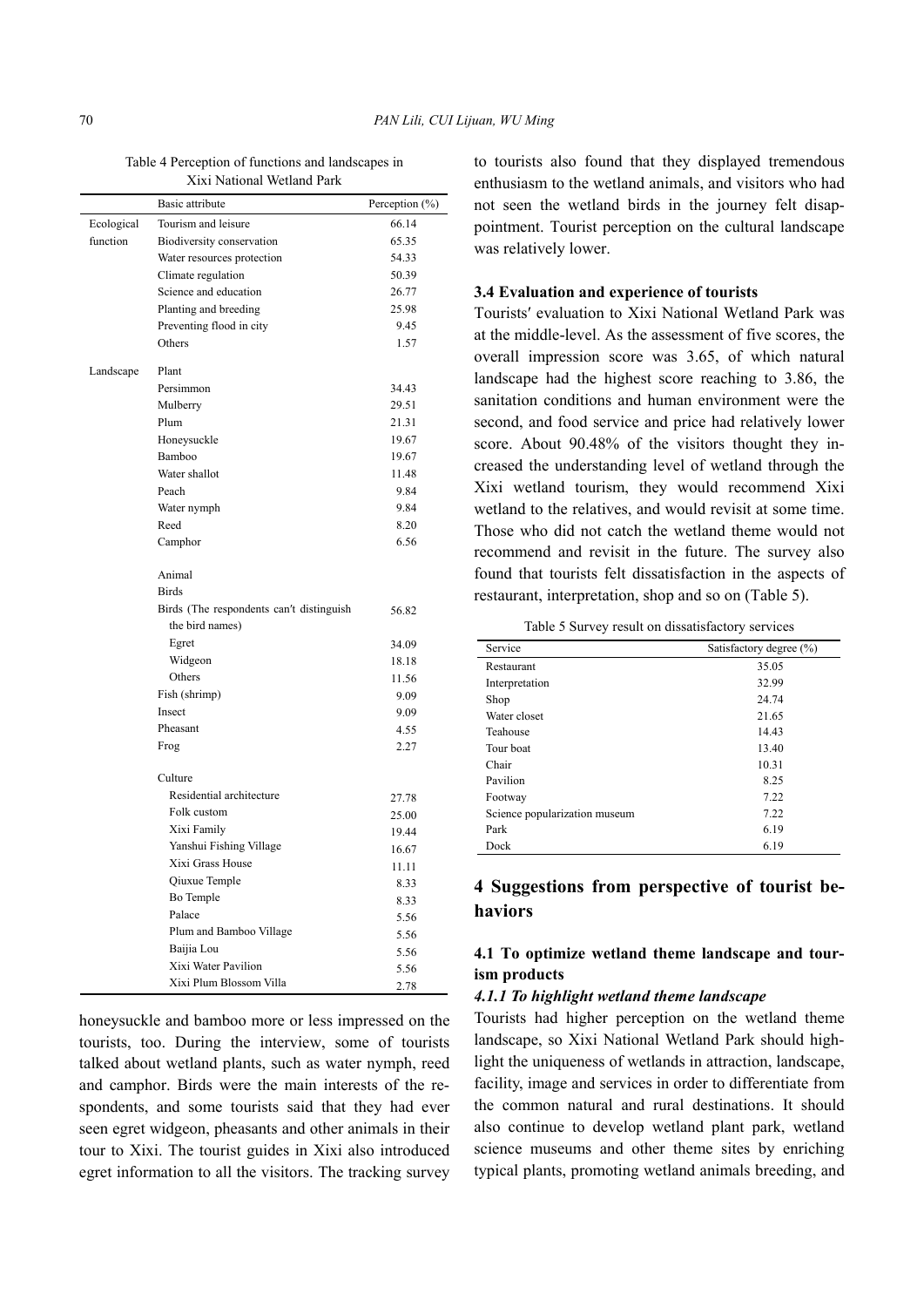highlighting different wetland theme landscapes in each zone. The existing theme sites need to be developed and strengthened so that tourists can distinguish each spots and choose their favorite sceneries according to their preferences. Water, as a soul of wetland, should be used fully, so the wetland water-related attractions and activities should be developed to increase tourism products spirituality around the wetland water.

### *4.1.2 To enrich tourist products*

A series of ecotourism attractions relative to urban wetlands, cultural wetlands and farming wetlands should be developed. At present the main attractions are just the sightseeing landscapes, and Xixi National Wetland Park needs to exert more efforts to popularize tourism products, ecological leisure products, and cultural products in the future, especially education tourism that should be reinforced in whether contents or concepts. The unique geographical position makes Xixi National Wetland Park as a recreational space for urban residents in Hangzhou. The pleasure-seeking and friends and family weekend leisure trips are the main tour purposes of tourists. The follow-up development should enhance leisure products to make the tourists gain mental and bodily pleasure through watching wetland landscapes.

#### **4.2 To improve tourist facilities and services**

Although the overall evaluation on the Xixi National Wetland Park from tourists is better, many tourists are dissatisfied with facilities and services, especially with restaurants. As the all parks open and the tour routes become much longer, improving the catering facilities become Xixi National Wetland Park′s important measure to enhance satisfaction of tourists. Another key problem is to perfect interpretation systems. In order to deal with the tourists′ dissatisfaction with explanation information, nameplate, guide map and so on, Xixi National Wetland Park must improve interpretation systems, enhance the training of tourism guiders, and make full use of the diversified media guide to help visitors to understand wetlands. In peak tour periods, the park should further strengthen the management of tourists and upgrade the quality of services.

### **4.3 To enhance quality of visitor experiences**  *4.3.1 To enhance products participation*

Now most of the attractions in Xixi National Wetland Park are static landscapes, but the tourists wish to participate more actively in some products. Xixi National Wetland Park should strengthen the participation of tourism products, and take some flexible and diversified ways to add interests and participation of attractions. The interaction between the visitors and the attractions should be improved, and those activities tourists can directly participate should be developed. And it needs to highlight the particularity of the wetland ecosystem in a flexible way and add the conventional tourist funs, so that tourists can experience the unique of Xixi wetland in a pleasant atmosphere.

# *4.3.2 To enhance tourists′ awareness of environment protection*

The wetland ecological tourism must protect ecosystem and environment. Ecotourism destinations need to protect resources and environment while visitors can receive a unique travel experience. It needs to take effective measures to help visitors understand the wetland ecotourism particularity, restore self-discipline, control the behavior and consumption patterns which are likely to have impact on the wetland ecosystems. Adding some knowledge of wetland protection and ecosystem in the promotion activities is very important, which would make tourists understand the wetland ecosystems and wetland tourism particularity before their trips and then reduce the gap between the expectation and the experience and increase the tourist′s satisfaction.

#### *4.3.3 To enhance quality of services*

Tourists gave highly evaluation to the natural landscape, but dissatisfied with facilities and services, which make it important to enhance services quality. The improvement should be done: to establish the awareness that service is a part of tourism products, to strengthen professional training for staff, and to enhance the quality of practitioners in the further development. The training of staffs for the communication between the staffs and visitors is most important. Furthermore, on the basis of providing standardized services, Xixi National Wetland Park should provide personalized service according to tourists′ different hobbies and individual requests, such as the guidance and basic service for photography lovers, personalized services for tourists, researches, and selfhelp tourists.

# **4.4 To implement total quality management**

*4.4.1 Implementation of environmental management*  Most of tourists had a higher perception on the ecologi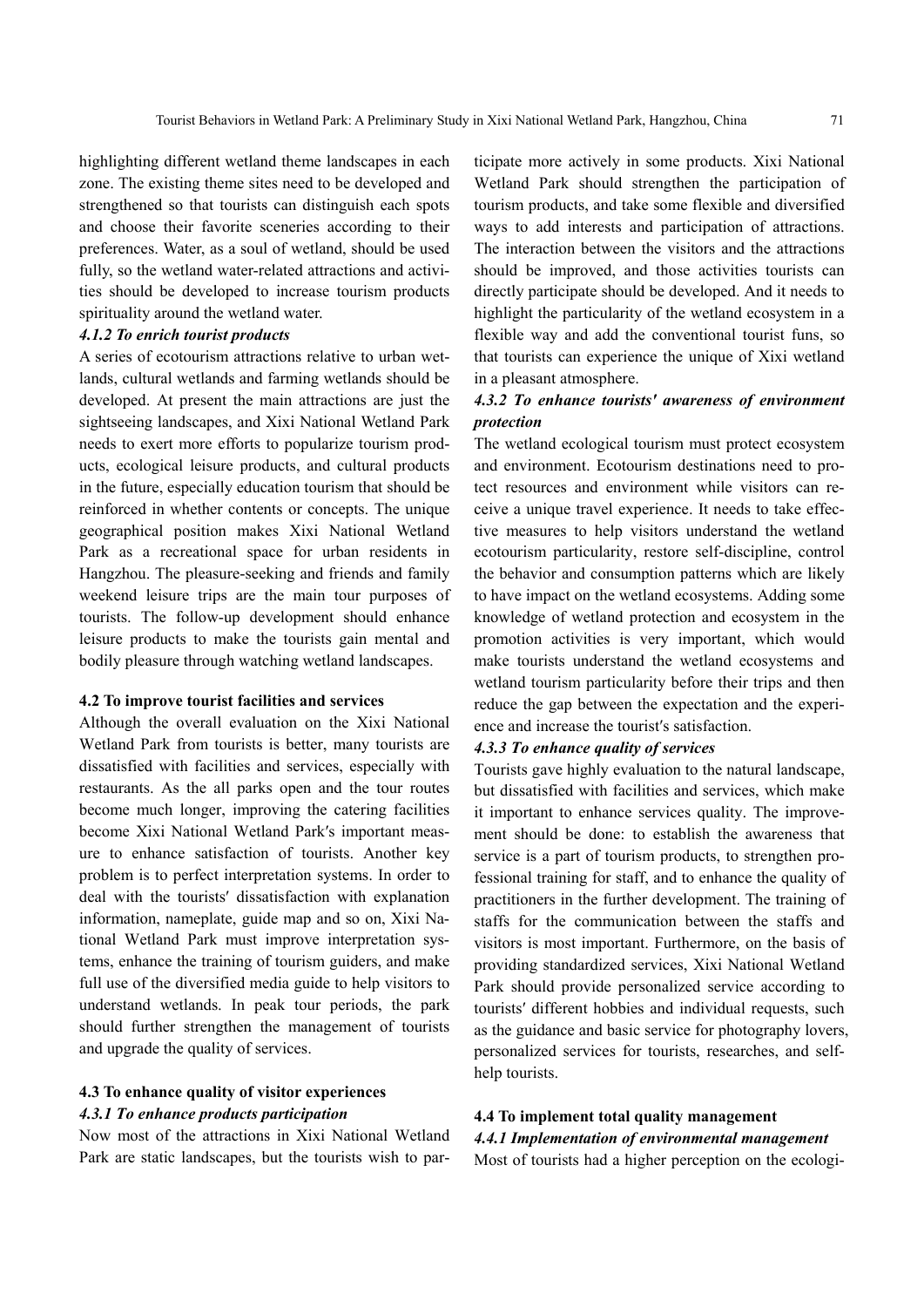cal functions of wetlands, also showed a stronger environmental awareness. But for some tourists destroyed the environment, legal, economic, planning, technological and educational measures should be effectively used to control all possible damages to the environment, facilities and activities, to coordinate the development of ecotourism, wetland systems protection and community development, to meet the needs of tourists while protecting wetland resources, and to prevent environmental pollution and ecological destruction. Human activities and the maintenance of wetland ecosystems will be in the harmonious development of economic, social and environmental benefits.

#### *4.4.2 Brand management*

Xixi National Wetland Park is the first national wetland park, which make it have brand advantages. In the construction and management, it should maintain brand and establish a good reputation based on fully understanding tourists′ demand trends, and take measures to consolidate primary advantage as the first wetland park in China, at the same time to enhance their global reputation.

#### *4.4.3 Establishment of monitoring mechanism*

The quality management is a long-term task, which needs to set up a special management agent and build a suitable monitoring mechanism to supervise the environmental quality, service quality, product development of the park, and the number, characteristics and quality of visitors, so as to timely provide effective management measures in light of the existing issues. It is an effective means to control and manage the tourist center, the key theme sites and environmentally sensitive areas in upgrading the environmental quality, service quality and product quality in Xixi National Wetland Park.

# **5 Conclusions and Discussion**

The aim of national wetland park is to achieve the balance point between the essence of wetland ecosystem characteristics and the needs of tourists and behavior characteristics. In order to achieve this balance, the first is to balance the uniqueness of wetlands and the tourist expectation. It can fully embody the theme of wetlands in the construction and management. For example, wetland parks can explain the wetland ecosystem in the characteristics with tangible and effective use of explanation system and activate tourism products. The second is to seek the balance between the wetland resources protection and the tourist negative impacts, which can be achieved through sustainable development, such as the development of ecotourism products and popular science knowledge, education for tourists, effective tourism space, and the implementation of environmental management strategy.

The tourist behaviors have an important impact on the management of wetland ecotourism. This article conducts a survey on tourists in a wetland park. The surveys show that the tourists in wetland parks are different from other common destinations. They are full of curiosity about water, flora and fauna, and hope to gain unique experiences through wetlands trip and close contact with wetlands, and have interests in participating in the interesting tourism activities. Based on the characteristics of tourists, the authors suggested that Xixi National Wetland Park should optimize the wetland landscape and products, improve tourist facilities and services, enhance visitor′s experience and implement quality management development.

How to construct and manage the national wetland park is still a new field in current China. More attention should be paid on tourist behaviors in wetland parks, so as to clarify interaction mechanisms of the wetland ecosystem. There are many issues remains to deal with.

#### **References**

- Bacon P R, 1987. Use of wetlands for tourism in the Insularcaribbean. *Annals of Tourism Research*, 14(1): 104–117.
- Derrin D, Banks S, Alastair Birtles *et al*., 1997. Whale sharks in Ningaloo Marine Park: Managing tourism in an Australian marine protected area. *Tourism Management*, 18(5): 259–271.
- Feng Lei, Bai Zhiying, Wang Huashan, 2006. Study on ecotourism development of the Hengshui Lake Wetland. *Hebei Journal of Forestry and Orchard Research*, 21(6): 216–218. (in Chinese)
- Galloway G, 2002. Psychographic segmentation of park visitor markets: Evidence for the utility of sensation seeking. *Tourism Management*, 23(4): 581–596.
- Glen T Hvenegaard, Philip Dearden, 1998. Ecotourism versus tourism: A Thai National Park. *Annals of Tourism Research*, 25(3): 700–720.
- Hwang S Nan, Lee C, Chen H J, 2005. The relationship among tourist′s involvement, place attachment and interpretation satisfaction in Taiwan′s national parks. *Tourism Management*, 26(2): 143–156. DOI: 10.1016/j.tourman.2003.11.006
- Kerstetter D L, Hou J S, Lin C H, 2004. Profiling Taiwanese ecotourists using a behavioral approach. *Tourism Management*,